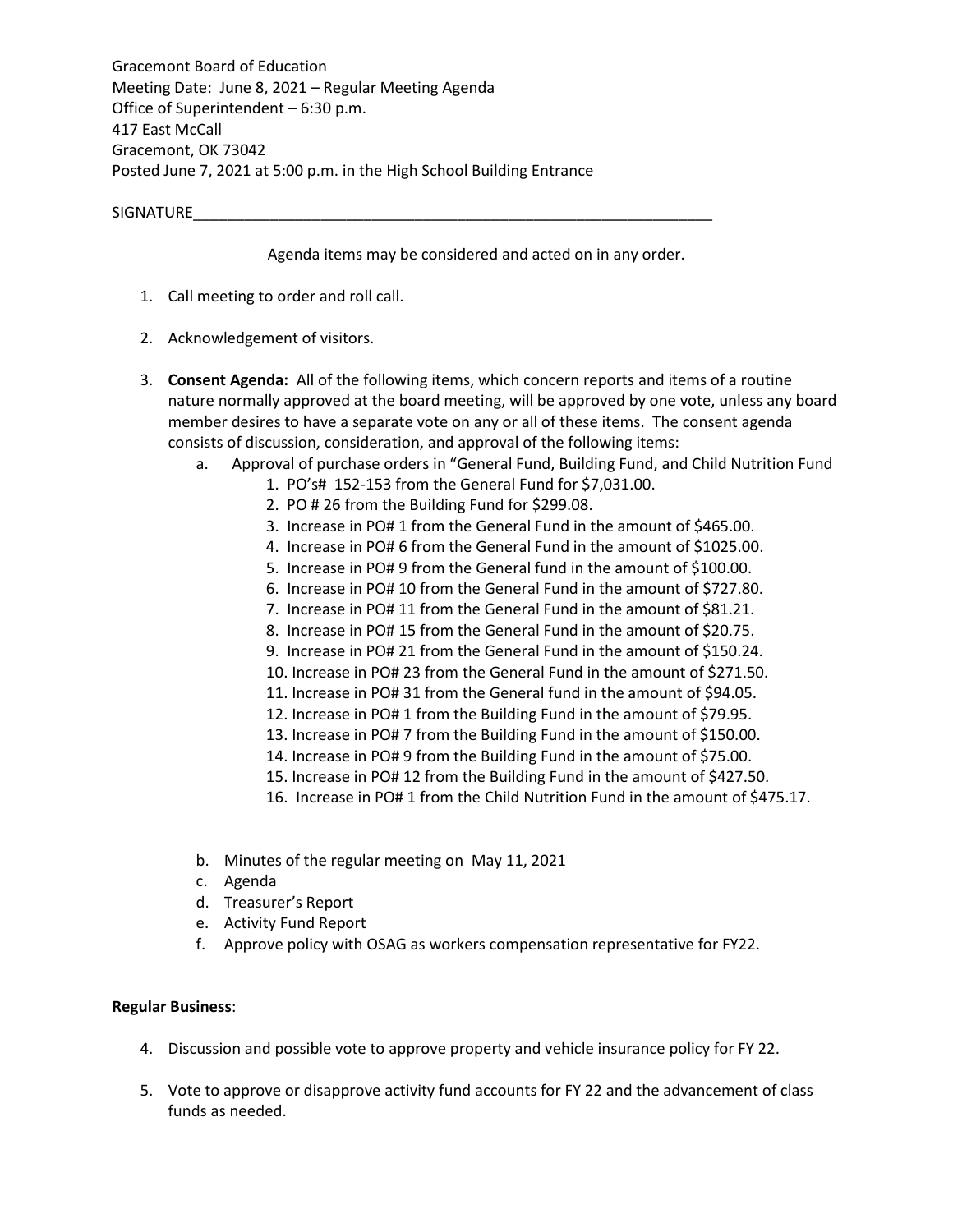- 6. Discussion and possible action to approve Barlow Education Management Services for Federal Programs FY22.
- 7. Vote to approve or disapprove transfer of General Activity Fund Refund Account to the General Fund and the Lunch Activity Fund to the Child Nutrition Fund.
- 8. Discussion and possible action to approve annual review of the District Wellness Policy.
- 9. Discussion and possible action to approve the FY22 Student Handbook.
- 10. Possible action to accept the FY22 extra-duty assignment list with pay schedule.
- 11. Vote to approve to remove Sharon Edelen and add David Garner to First State Bank Accounts #25-2069 (Lunch) and #25-2058 (Activity) for the 21-22 school year.
- 12. Vote to authorize the payroll clerk to issue warrants for the July 2021 payroll, various bills and dues.
- 13. Vote to approve Federal Program Assurances FY22.
- 14. Vote to approve Special Education Agreement FY22.
- 15. Discussion and possible action to approve American Rescue Safe Return to Learn Plan for FY22.
- 16. Vote to authorize Mr. David Garner to serve as custodian or authorized representative for the following programs for the 2021-2022 school year.
	- a. Federal Programs
	- b. Chief Purchasing Agent
	- c. Custodian of Activity Fund
	- d. Child Nutrition
- 17. Vote to authorize the following duties for the 2021-2022 school year.
	- a. Child Nutrition Custodian Savannah Shook
	- b. Deputy Custodian of Activity Fund Savannah Shook
	- c. Payroll, Encumbrance Clerk Darlene Bell
	- d. Minutes Clerk Darlene Bell
	- e. Insurance Coordinator Darlene
	- f. School District Treasurer James Allen
- 18. Proposed executive session for the purpose of discussing: 1. Employment of an Elementary Teacher. 2. Employment of a remedial specialist. 3. Employment of Special Education teacher. 4. Employment of two paraprofessionals for the school year 2021-2022. 25 O.S. 307 (B) (1)
	- a. Vote to convene into executive session.
	- b. Acknowledge the board has returned from executive session.
	- c. Executive session compliance statement.
- 19. Possible action to employ Julia Miller as an elementary teacher.
- 20. Possible action to employ Lacey Rowell as a remedial specialist.